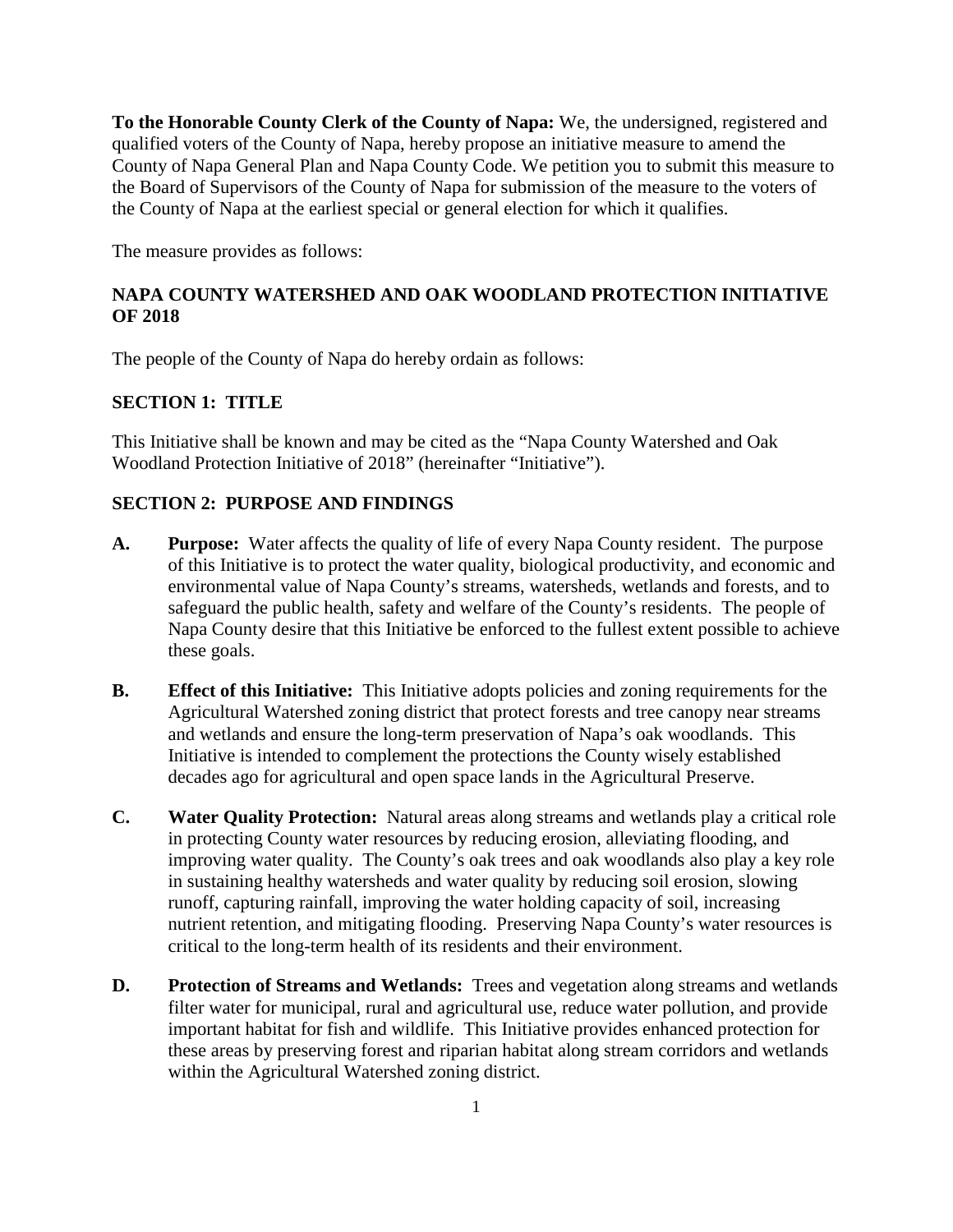- **E. Importance of Oak Woodlands:** Napa County's oak woodlands are one of its defining scenic features and most biologically diverse natural resources, providing habitat for over 300 wildlife species and over 1,000 plant species. Napa's oak woodlands provide numerous recreational, ecological, and economic benefits by enhancing the natural scenic beauty for residents and visitors, protecting property values, improving water quality, and moderating temperature extremes and climate change, all of which improve the health, safety, and general welfare of County residents. The County's oak populations, however, are threatened by development, deforestation, fire and pathogens such as Sudden Oak Death and infestations of the Goldspotted Oak Borer parasite. The combination of human impacts and other hazards will cumulatively fragment oak ecosystem continuity and damage watersheds throughout the County unless appropriate conservation steps are taken. A program to ensure the long-term conservation of oak trees and oak woodlands within the Agricultural Watershed zoning district is a necessary part of the County's environmental and water quality protection policies.
- **F. Protection of Oak Woodlands:** This Initiative will protect oak woodlands within the Agricultural Watershed zoning district by requiring the replacement of lost oaks or preservation of comparable habitat at a 3:1 ratio and by establishing an Oak Removal Limit. The Oak Removal Limit takes effect when 795 additional acres of oak woodlands have been removed. This acreage limit takes into consideration the historic rate of oak woodland removal associated with new vineyard development, the General Plan's projection that a maximum of 10,000 acres of new vineyards would be developed by 2030, the planning horizon of the current General Plan, and other projected growth and constraints on growth under the General Plan.
- **G. Building on the Legacy of Measure J:** Just as Measure J in 1990 reaffirmed and locked in place the General Plan land use designations and minimum parcel sizes for agricultural lands, this Initiative reaffirms the extent of oak woodland removal reasonably necessary for the vineyard and other development envisioned under the current General Plan. The 2008 General Plan recognized that removal of some oak woodlands was necessary to allow the future growth, including vineyard development, envisioned under that plan. As County leaders recognized at the time they adopted the General Plan in 2008, however, oak woodlands play a critical role in protecting the County's watersheds, water supply, and habitat. By adopting this Initiative, the voters have determined that the Oak Removal Limit respects expectations under the 2008 General Plan and the growth it anticipated. The voters have further determined that unrestricted removal of oak woodlands beyond this Oak Removal Limit is unsustainable and would be detrimental to the health, wellbeing, and general welfare of the County. Therefore, once the Oak Removal Limit is reached, any removal of oak trees would, with limited exceptions, require a permit which the County could issue only after making specified findings.

#### **SECTION 3: GENERAL PLAN AMENDMENTS**

This Initiative hereby amends the Napa County General Plan ("General Plan"), adopted June 3, 2008, as amended through October 5, 2017 ("submittal date"), as shown below. Text to be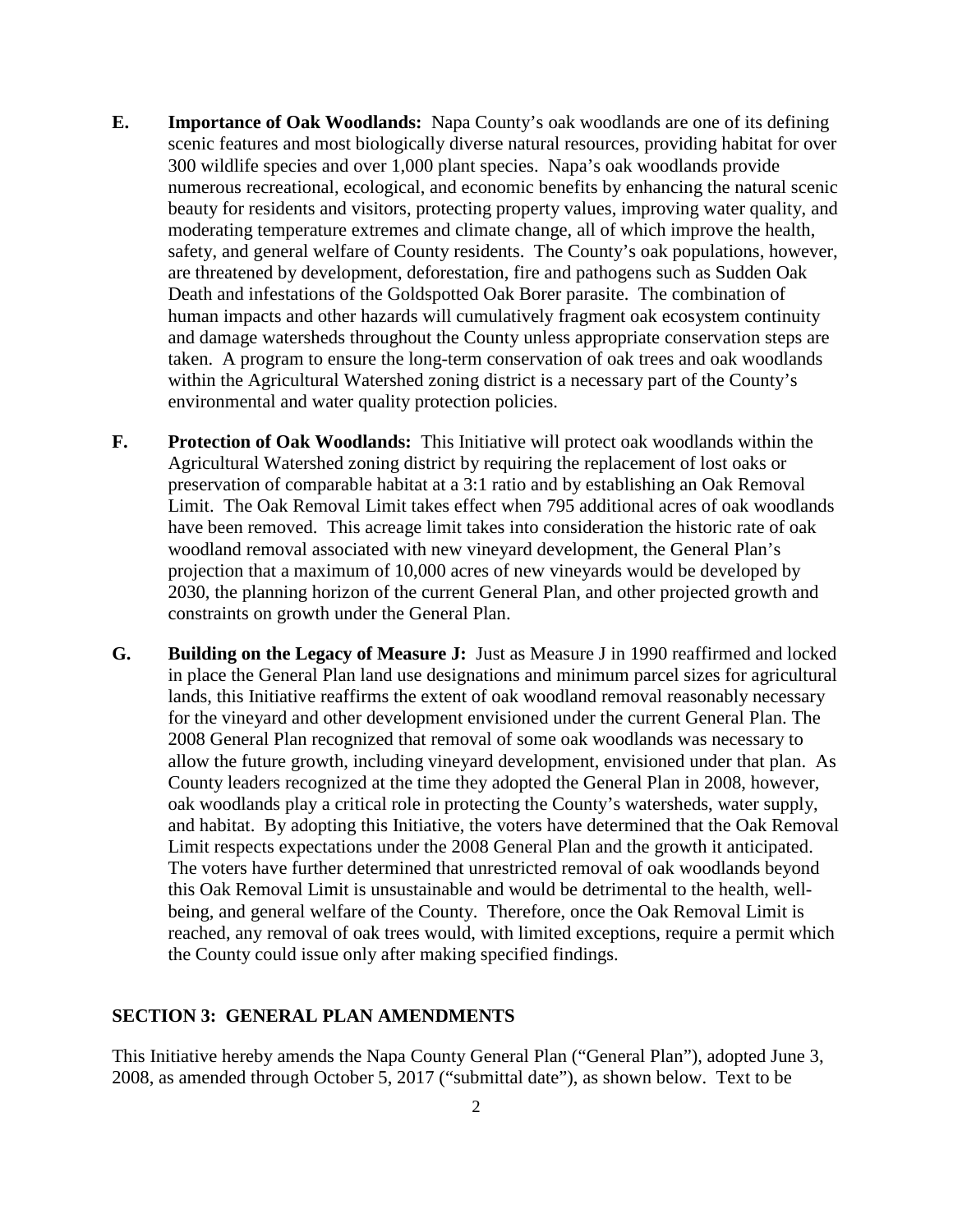inserted in the General Plan is indicated in **bold** type. Text to be deleted from the General Plan is indicated in strikethrough type. Text in standard type currently appears in the General Plan and is readopted by this Initiative. The language adopted and readopted in the following amendments may be changed only by a vote of the people.

# **A.** *The General Plan's Agricultural Preservation and Land Use Element is hereby amended as follows:*

(i) The following new Goal AG/LU-8 is added to the list of "Agricultural Preservation and Land Use Goals," currently on page AG/LU-12 of the General Plan:

**Goal AG/LU-8: To help ensure the long-term sustainability of agriculture in Napa County, preserve watersheds, water quality and wildlife habitat within the Agricultural Watershed zoning district by protecting forests and trees along streams and wetlands and by protecting oak woodlands. To implement this goal, the Napa County Watershed and Oak Woodland Protection Initiative of 2018 amended the County Code to establish water quality buffer zones and an Oak Removal Limit that limits oak removal after 795 acres of oak woodlands are removed, as measured from September 1, 2017.** 

(ii) The following new heading and new Policies AG/LU-0.5 and AG/LU-0.6 are added immediately before the section entitled Agricultural Preservation Policies, currently on page AG/LU-13 of the General Plan:

# **AGRICULTURAL WATERSHED DISTRICT POLICIES**

**Policy AG/LU-0.5: Pursuant to the Napa County Watershed and Oak Woodland Protection Initiative of 2018, implement water quality buffer zones along streams and wetlands within the Agricultural Watershed zoning district.** 

**Policy AG/LU-0.6: Ensure the long-term health and protection of oak woodlands within the Agricultural Watershed zoning district and sustainable build-out of the 2008 General Plan by establishing an Oak Removal Limit of 795 acres as set forth in the Napa County Watershed and Oak Woodland Protection Initiative of 2018. After the Oak Removal Limit is reached, additional oak removal shall, with limited exceptions, require a permit subject to the findings required by that Initiative.** 

- **B.** *The General Plan's Conservation Element is hereby amended as follows:*
- (i) Policy CON-24 of the Conservation Element's "Natural Resources Policies," currently on page CON-30 of the General Plan, is hereby amended as follows:

**Pursuant to the Napa County Watershed and Oak Woodland Protection Initiative of 2018, require a permit for any oak removal within the Agricultural Watershed zoning district after the Oak Removal Limit is reached unless specified exceptions apply. Continue to m**Maintain and improve oak woodland habitat to provide for slope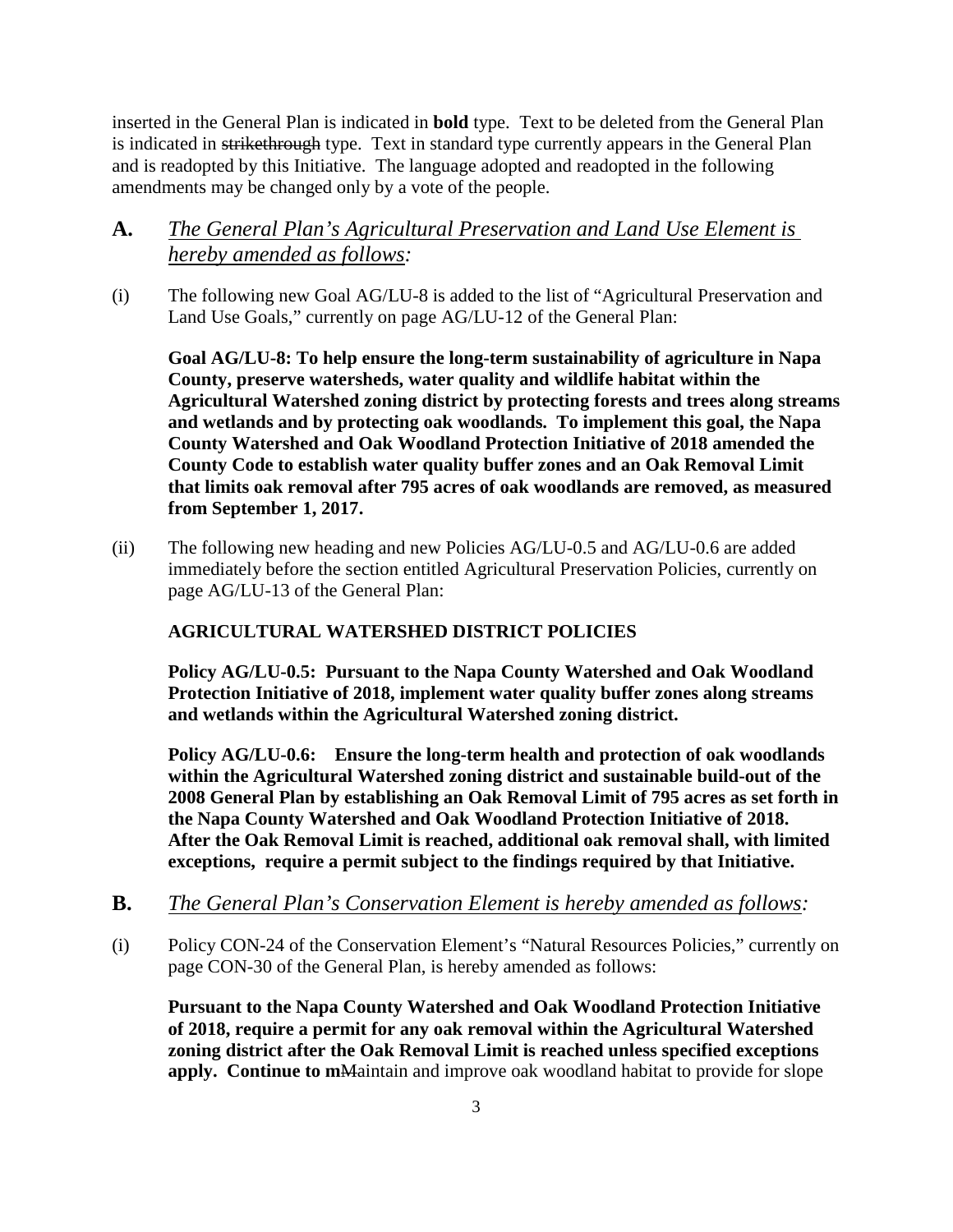stabilization, soil protection, species diversity, and wildlife habitat through appropriate measures including one or more of the following:

- a) Preserve, to the extent feasible, oak trees and other significant vegetation that occur near the heads of drainages or depressions to maintain diversity of vegetation type and wildlife habitat as part of agricultural projects.
- b) Comply with the Oak Woodlands Preservation Act (PRC Section 21083.4) regarding oak woodland preservation to conserve the integrity and diversity of oak woodlands, and retain, to the maximum extent feasible, existing oak woodland and chaparral communities and other significant vegetation as part of residential, commercial, and industrial approvals.
- c) Provide replacement of lost oak woodlands or preservation of like habitat at a **minimum** 2:1 ratio when retention of existing vegetation is found to be infeasible. Removal of oak species limited in distribution shall be avoided to the maximum extent feasible. **Within the Agricultural Watershed zoning district, require replacement of lost oak woodlands or permanent preservation of like habitat at a minimum 3:1 ratio when retention of existing vegetation is found to be infeasible, except where the Napa County Watershed and Oak Woodland Protection Initiative of 2018 provides for an exception to this requirement.**
- d) Support hardwood cutting criteria that require retention of adequate stands of oak trees sufficient for wildlife, slope stabilization, soil protection, and soil production be left standing.
- e) Maintain, to the extent feasible, a mixture of oak species which is needed to ensure acorn production. Black, canyon, live, and brewer oaks as well as blue, white, scrub, and live oaks are common associations.
- f) Encourage and support the County Agricultural Commission's enforcement of state and federal regulations concerning Sudden Oak Death and similar future threats to woodlands.

[Implemented by Action Item CON NR-7]

## **SECTION 4: NAPA COUNTY CODE AMENDMENTS**

This Initiative hereby amends the Napa County Code Title 18, also known as the Napa County Zoning Code, as amended through the submittal date, as shown below. Text to be inserted in the Zoning Code is indicated in **bold** type. The language adopted in the following amendments may be changed only by a vote of the people.

# *To Chapter 18.20, "AW Agricultural Watershed District," commencing with*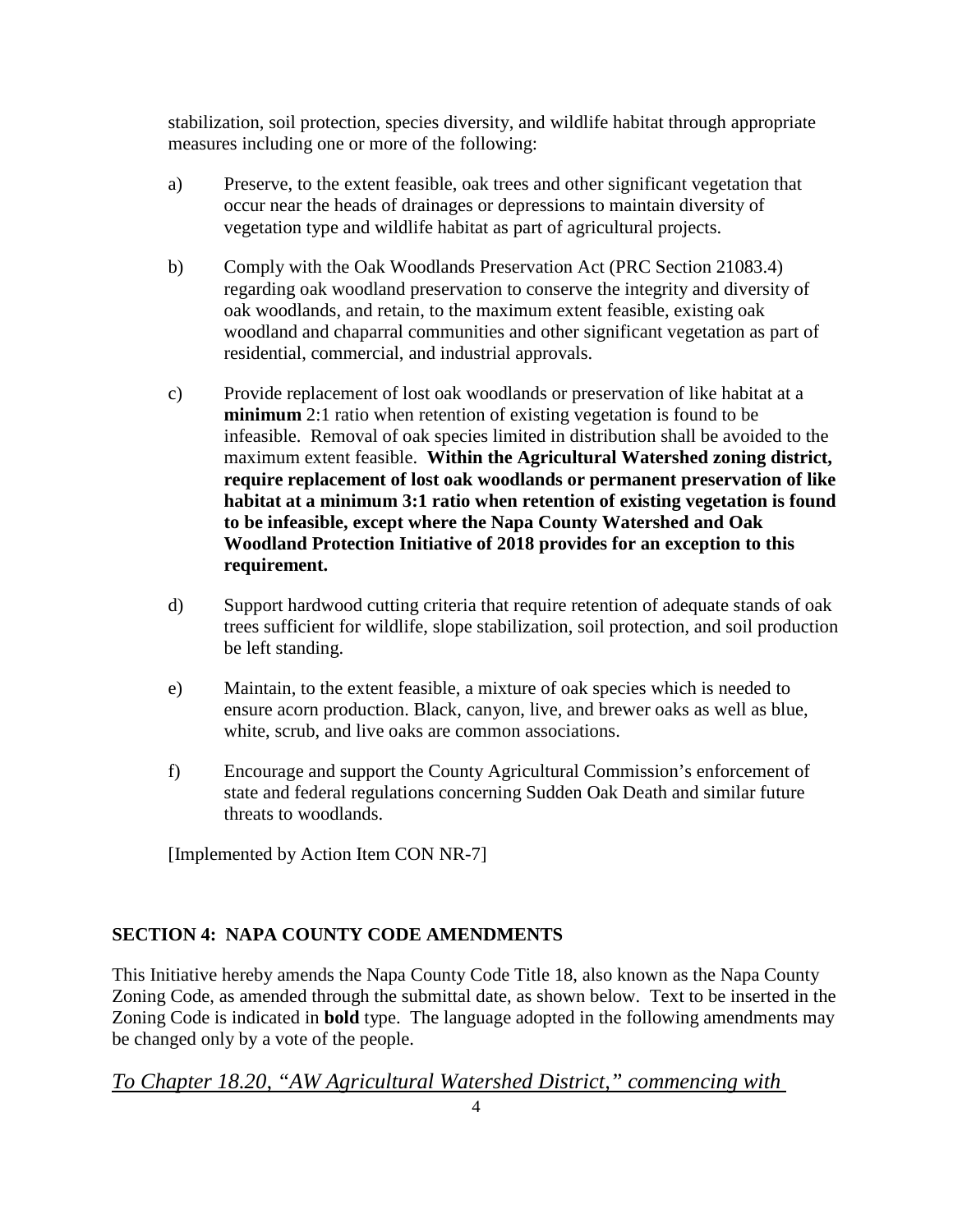## *section 18.20.010, after the text of section 18.20.040, add the following:*

## **Section 18.20.050 – Water Quality Buffer Zones.**

- **A. In all AW districts, on parcels greater than one (1) acre, the following areas shall constitute water quality buffer zones:**
	- **1. Within one hundred and twenty-five (125) feet, as measured horizontally from the top of the bank, on both sides of any Class I stream;**
	- **2. Within seventy-five (75) feet, as measured horizontally from the top of the bank, on both sides of any Class II stream;**
	- **3. Within twenty-five (25) feet, as measured horizontally from the top of the bank, on both sides of any Class III stream; and**
	- **4. Within one hundred and fifty (150) feet of any wetland, as measured horizontally from the point at which the area no longer meets the definition of wetland.**
- **B. Except as provided in subsection (C) of this section, no tree removal, as defined in subsection (D), shall be allowed or undertaken within the water quality buffer zones established by this section.**
- **C. Tree removal is allowed within water quality buffer zones under any of the following circumstances:** 
	- **1. To remove downed and dead trees or dying or diseased trees;**
	- **2. Where necessary to comply with written County or state recommendations or requirements for fuel or firebreaks;**
	- **3. Where necessary to avert an imminent threat to public health and safety;**
	- **4. Where required for the development or maintenance of any of the following, provided that the development or maintenance occurs pursuant to all applicable laws: access roads; septic or wastewater systems or other facilities necessary for the protection of public health; water wells; water resources and storage facilities; public works facilities; solar energy systems; electric vehicle charging stations; telecommunications or cellular towers; pedestrian, bicycle, or equestrian trails; flood control projects; or stream crossings;**
	- **5. Within a recorded utility right-of-way;**
	- **6. On land owned by any public agency;**
	- **7. Where undertaken by or at the direction or order of a federal, state or local**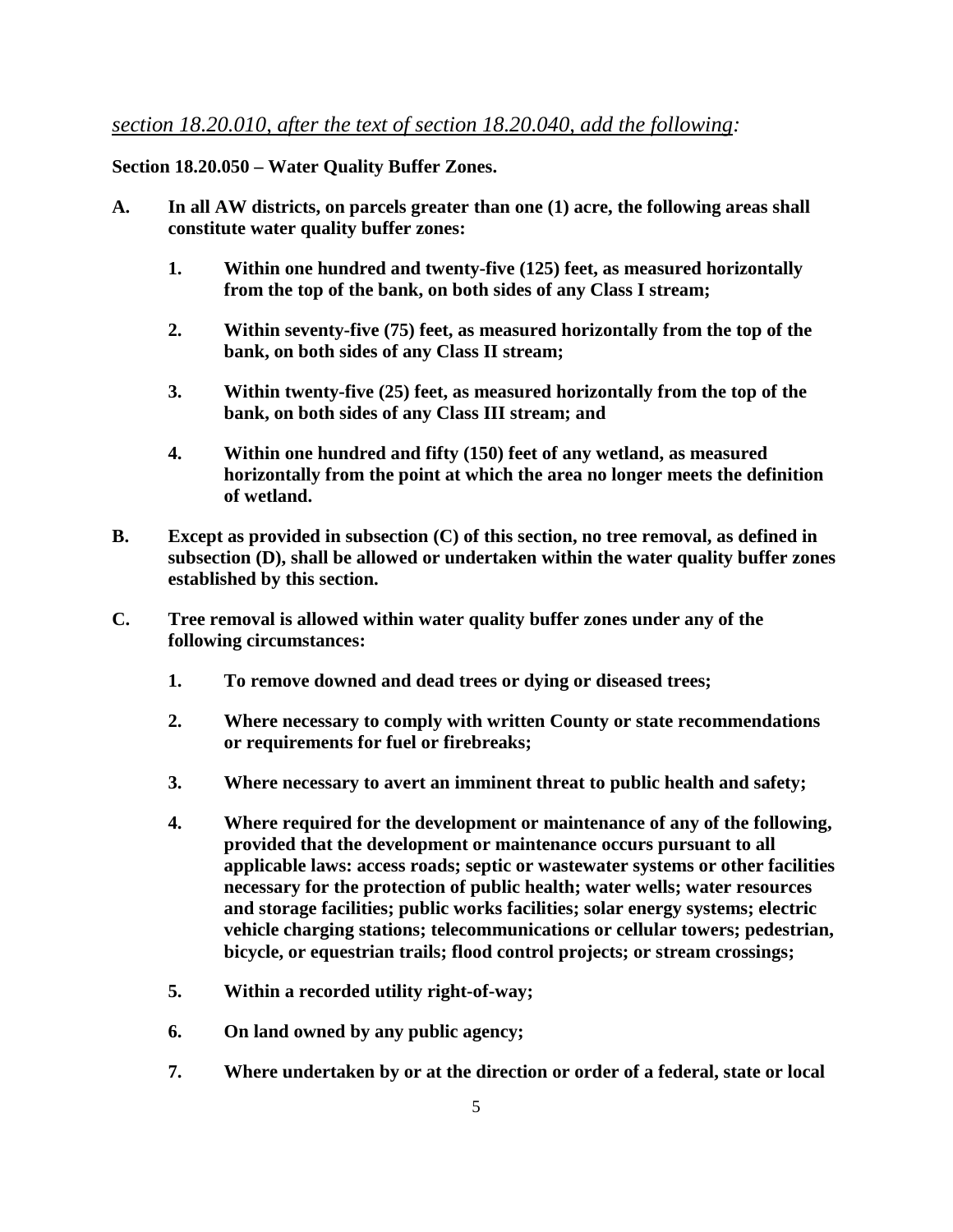**agency as part of a project or program to preserve, restore or improve habitat, alleviate an existing hazardous condition, or abate a public nuisance;** 

- **8. Where undertaken or authorized by a federal or state agency;**
- **9. Within eleven (11) feet of the centerline of any driveway that serves an existing or proposed structure for which all legally required permits have been issued; or**
- **10. Within one hundred fifty (150) feet from any point of a residence or any other structure that is subject to the requirements of the California Building Code or from any point of any proposed such residence or structure for which the owner has obtained all legally required permits.**

**This subsection (C) is not intended to, and shall not, relieve any person of the obligation to obtain a permit where required by Section 18.20.060 or to comply with any other policy or law.**

- **D. For purposes of this section, the following terms have the following meanings:**
	- **1. "Class I stream" means a perennial watercourse that serves as a domestic water supply, or that provides habitat to sustain fish for all or part of the year.**
	- **2. "Class II stream" means a perennial or intermittent watercourse that provides aquatic habitat for non-fish aquatic species, including invertebrates.**
	- **3. "Class III stream" means an intermittent or ephemeral watercourse showing evidence of a defined bed and banks, annual scour and capacity to transport sediment to a Class I or Class II stream.**
	- **4. "Dying or diseased trees" means trees that have been designated in writing by a certified forester, forest pathologist or arborist as: having tested positive for Sudden Oak Death; necessary to remove to control the spread of disease or insect pests to healthy trees; or posing an imminent threat to public health and safety.**
	- **5. "Tree removal" means causing the death or removal of any living tree of any species that is five (5) inches or more in diameter, measured at 4.5 feet above mean natural grade, by cutting, dislodging, poisoning, burning, topping or damaging of roots, but does not include removal or harvest of incidental vegetation such as berries, ferns, greenery, mistletoe, herbs, shrubs, or poison oak. This section applies to all County approvals relating to any conversion of timberland pursuant to Public Resources Code 4621, including but not limited to County Erosion Control Plans, but does not otherwise apply to timber operations undertaken pursuant to state timber harvest plans.**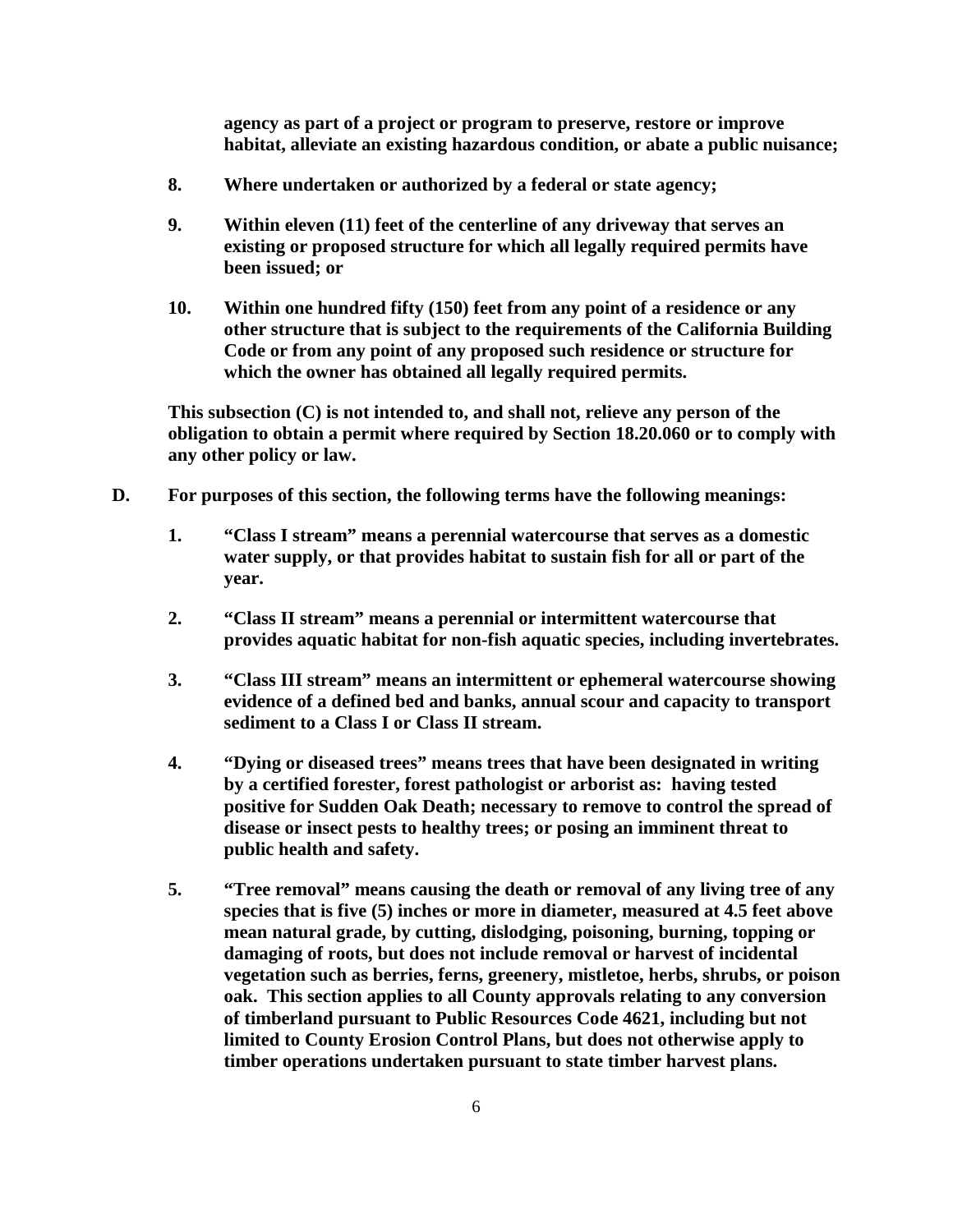- **6. "Watercourse" means any well-defined channel with distinguishable bed and bank showing evidence of having contained flowing water indicated by deposit of rock, sand, gravel, or soil, including, but not limited to, a "Stream" as defined in County Code Section 18.108.030.**
- **7. "Wetlands" means those areas that are inundated or saturated by surface or ground water at a frequency and duration sufficient to support, and that under normal circumstances do support, a prevalence of vegetation typically adapted for life in saturated soil conditions. Wetlands generally include swamps, marshes, bogs and similar areas.**
- **E. This section does not apply to replanting within the footprint of existing vineyards or within the footprint of vineyards having obtained all legally required discretionary permits from the County where the initial vineyard planting or final discretionary permit approval occurred prior to the effective date of the Napa County Watershed and Oak Woodland Protection Initiative of 2018.**
- **F. Nothing in this section shall preclude the County from requiring larger stream or wetland setbacks pursuant to any other policy or regulation.**
- **G. This section does not apply:** 
	- **1. To property within an Affordable Housing Combination District (AHCD) or other combination or overlay district whose primary purpose is to provide affordable housing or to residential housing projects whose approval is necessary to comply with state law; or**
	- **2. Where application of this section would be inconsistent with state or federal law.**

**Section 18.20.060 – Oak Removal Requirements.**

- **A. Oak Removal Remediation. In issuing any discretionary approval for activities or projects on privately owned parcels of land within the AW district that are greater than one (1) acre, the County shall require replacement of lost oak trees or oak woodlands, or permanent preservation of comparable habitat, at a minimum 3:1 ratio as follows:** 
	- **1. On-site replacement of removed oak trees or oak woodlands at a 3:1 ratio or permanent preservation of comparable oak trees or oak woodlands at a 3:1 ratio by:** 
		- **a. Permanently preserving comparable oak trees or oak woodlands onsite through dedications, conservation easements, or similar measures; or**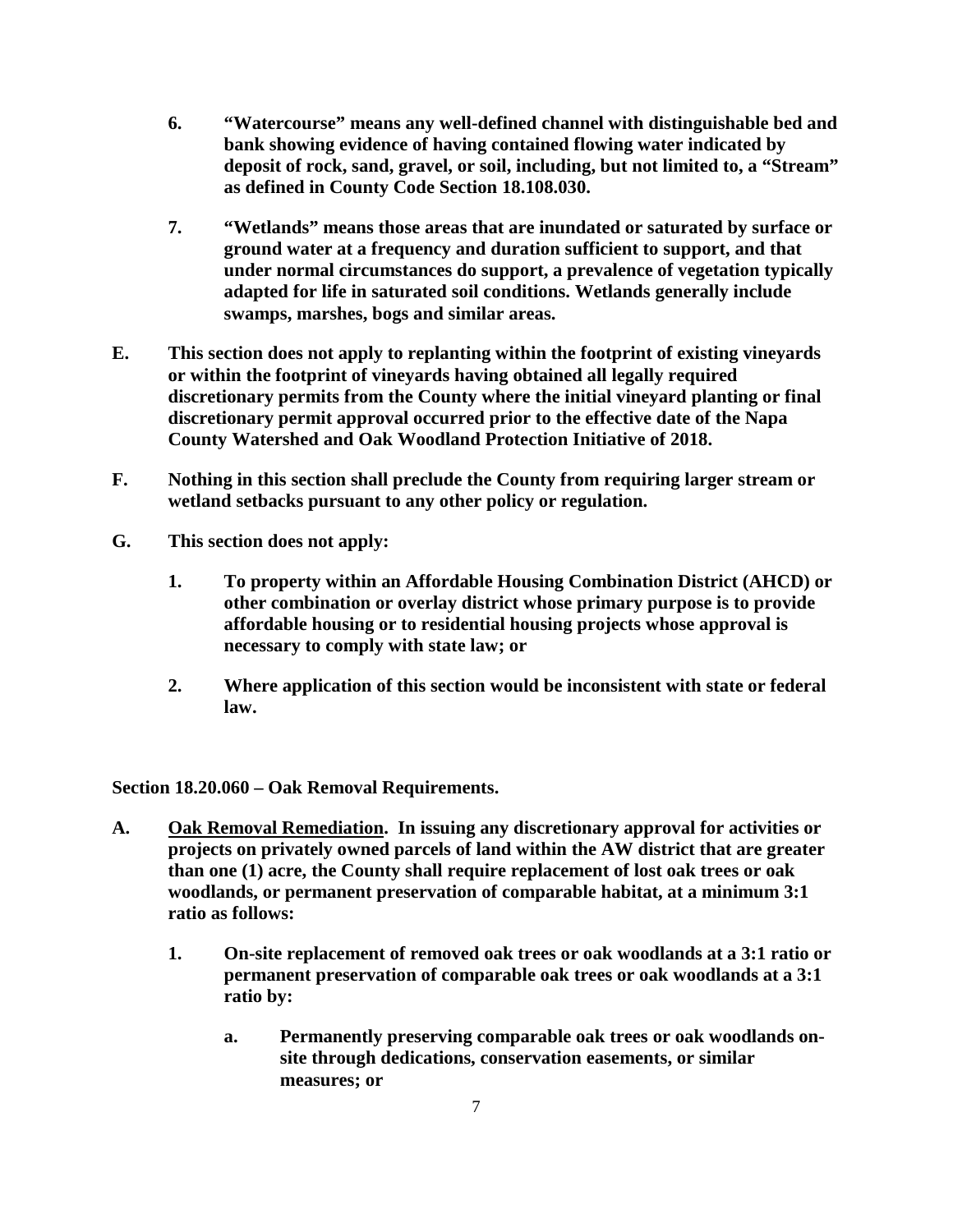- **b. Replanting and monitoring of replacement oak trees on-site pursuant to a plan that ensures replacement of failed plantings. The plan shall include a provision requiring a registered professional forester or certified arborist to file with the County, in the fifth year after the completion of replanting, a report that evaluates the survival rate of replanted oaks. If the survival rate is below eighty (80) percent, the property owner or applicant shall implement additional remediation to ensure 3:1 replacement of the original oak trees removed.**
- **2. Where on-site remediation pursuant to subsection (A)(1) of this section is infeasible, purchase of a conservation easement or payment of in-lieu fees sufficient to provide permanent preservation of comparable oak trees or oak woodlands at a 3:1 ratio shall be required. All such in-lieu fees shall be deposited into a separate fund that shall be used exclusively for the purposes of oak woodland preservation.**
- **3. For the purposes of this subsection (A), "comparable" oak trees or oak woodlands preserved as remediation must be on land in Napa County as close as feasible to the site to be remediated and on land that is otherwise capable of being developed under existing County laws and regulations. Areas that are not subject to development or conversion to agricultural use due to existing legal restrictions, such as zoning regulations protecting slopes or stream corridors or existing easements, shall not constitute comparable oak trees or oak woodlands.**
- **4. Remediation is not required under this subsection (A) where oak removal is undertaken in any of the circumstances set forth in Section 18.20.050(C)(1-9). This exception is not intended to, and does not, excuse compliance with any other oak remediation policy or law.**
- **B. Mapping. Whenever the County issues an approval for an activity that includes removal, replanting, or preservation of any oak woodlands, the County shall incorporate any relevant oak mapping information into a vegetation classification and mapping program maintained by the County.**
- **C. Annual Report. Within one year of the effective date of the Napa County Watershed and Oak Woodland Protection Initiative of 2018, and annually thereafter, County staff shall prepare and submit to the Board of Supervisors a report setting forth the following information for all lands within the AW district: the total acreage of oak woodlands removed, replanted, and permanently preserved, in the previous year and from September 1, 2017 to the present; the cumulative total acreage of all oak woodlands removed since September 1, 2017; the total acreage of oak woodlands approved for removal, but not yet removed, pursuant to any County approval; and any other information the County determines is necessary to determine the Oak Removal Limit pursuant to Section 18.20.060(D). Where feasible, the Annual Report shall include maps showing the acreage of oak**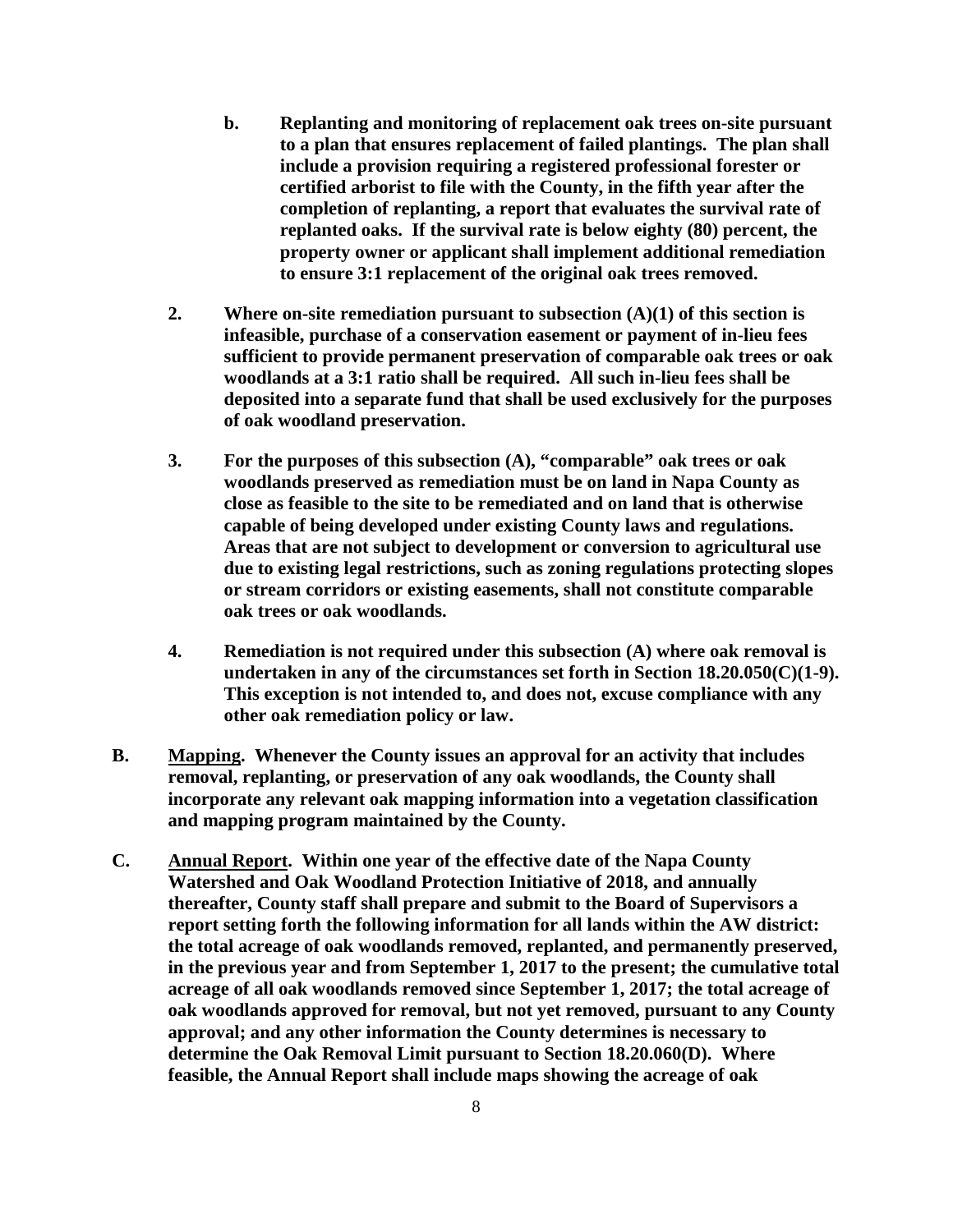**woodlands lost in each vegetation classification.** 

#### **D. Oak Removal Limit.**

- **1. The "Oak Removal Limit" is reached when the cumulative total acreage of all oak woodlands removed plus all oak woodlands approved for future removal by the County within the AW district since September 1, 2017, equals 795 acres. All oak woodlands removed within the AW district since September 1, 2017 shall be included in the cumulative total acreage, regardless of whether that removal was authorized or unauthorized. However, oak woodlands approved for removal by the County prior to September 1, 2017, shall not be included within the Oak Removal Limit, regardless of when they are removed.**
- **2. After the Oak Removal Limit is reached, the County shall not allow any additional oak tree or oak woodland removal within the AW district except pursuant to subsection (E). The County planning director shall immediately notify the Board of Supervisors when the Oak Removal Limit established pursuant to the Napa County Watershed and Oak Woodland Protection Initiative of 2018 has been reached and that no further oak removal is permitted except pursuant to Section 18.20.060(E).**

#### **E. Oak Removal after the Oak Removal Limit Is Reached.**

- **1. Once the Oak Removal Limit is reached, removal of any oak woodland or any oak tree of at least five (5) inches in diameter, measured at 4.5 feet above mean natural grade, on private land within the AW district is permitted only pursuant to a County oak removal permit. An oak removal permit for removal of more than ten (10) oak trees on a single parcel within a twelve (12) month period shall be in the form of a County use permit and be subject to all applicable State and County use permit requirements in addition to the requirements set forth in this section.**
- **2. An oak removal permit may be issued only if the County determines or, for a use permit, the Planning Commission or Board of Supervisors finds, that the oak removal complies with the applicable provisions of this Code, is consistent with the policies and standards of the general plan and any applicable specific plan, and is necessary either to: (a) ensure the economically viable agricultural use of a parcel, provided that (i) the parcel is a minimum of 160 acres, and (ii) the permit allows removal of no more than five oak trees from that parcel during any ten year period; or (b) address one or more of the circumstances set forth in Section 18.20.050(C)(1)-(10). These determination or findings shall be in addition to any other determinations or findings required by County or state law.**
- **3. An oak removal permit may also be issued, or the requirement for a permit**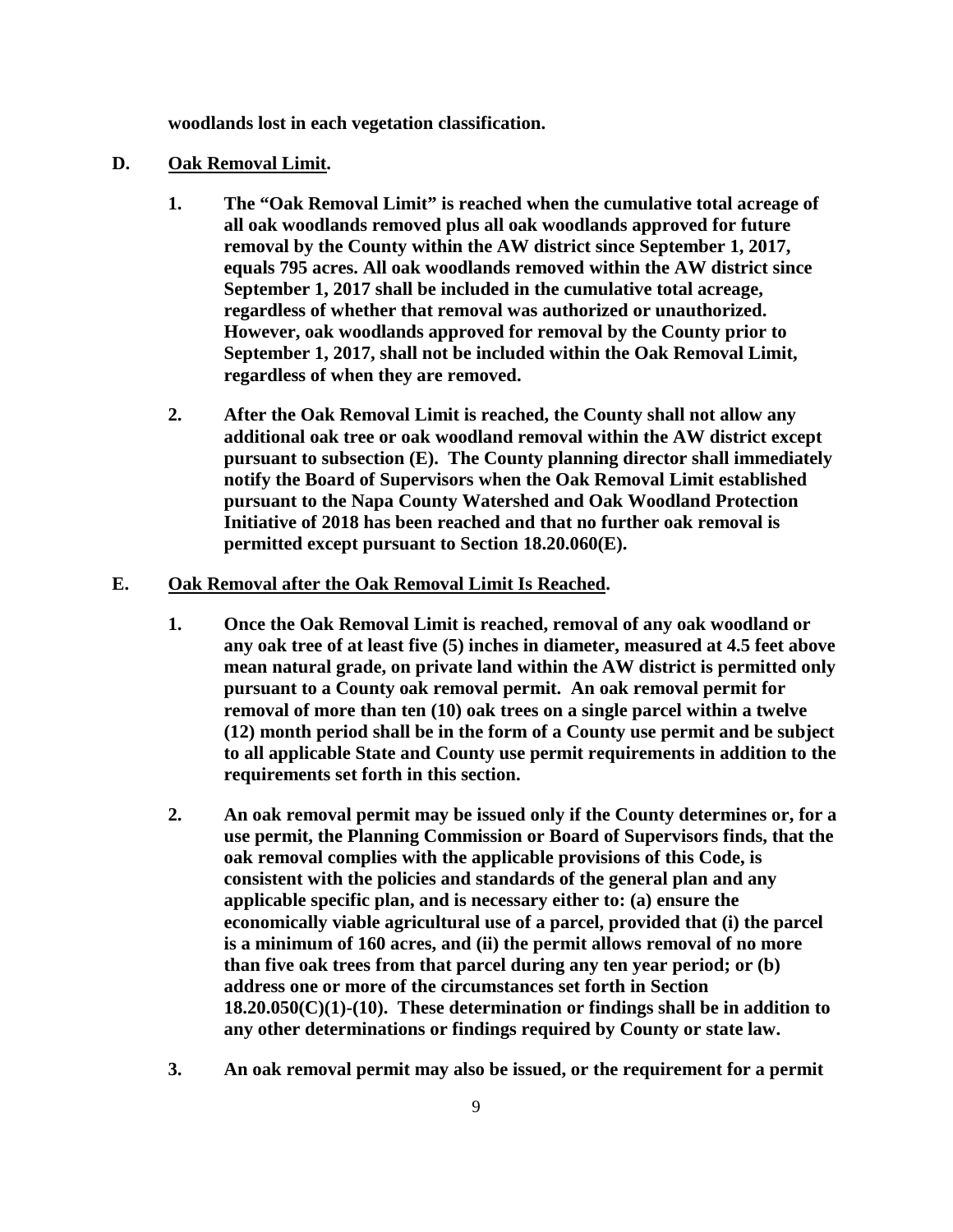**waived, if, after a public hearing, the Board of Supervisors finds, based on substantial evidence, that oak removal or waiver of the oak removal permit requirement is necessary to avoid a violation of the constitution or laws of the United States or of the State of California.** 

- **4. An oak removal permit shall do all of the following:** 
	- **a. require compliance with the Oak Removal Remediation requirements set forth in subsection (A), where applicable;**
	- **b. allow oak tree removal only to the minimum extent necessary to address the circumstances set forth in subsection (E)(2) and (E)(3); and**
	- **c. ensure retention of at least ninety (90) percent of the oak canopy cover on the parcel unless the County makes specific findings explaining why this would be infeasible.**
- **5. The County shall post on the County website notice of all oak removal permits within seven (7) days of their issuance.**
- **F. Definitions. For the purposes of this section and Section 18.20.070, the following terms have the following meanings:** 
	- **1. "Oak tree" means any live tree in the genus Quercus that is not growing on timberland.**
	- **2. "Oak woodland" means an oak stand with a greater than ten (10) percent canopy cover. An oak stand consists of at least two (2) oak trees of at least five (5) inches in diameter, measured at 4.5 feet above mean natural grade. A parcel may contain one or more oak woodlands. "Oak woodland" does not include timberland.**
	- **3. "Remove" or "removal" means causing a tree to die or be removed as a result of human activity by cutting, dislodging, poisoning, intentional burning, topping or damaging of roots, but does not include removal or harvest of incidental vegetation such as berries, ferns, greenery, mistletoe, herbs, shrubs, or poison oak.**
	- **4. "Timberland" means "timberland" as defined in Public Resources Code section 4526.**
- **G. This section does not apply:** 
	- **1. to property within an Affordable Housing Combination District (AHCD) or other combination or overlay whose primary purpose is to provide affordable housing or to residential housing projects whose approval is**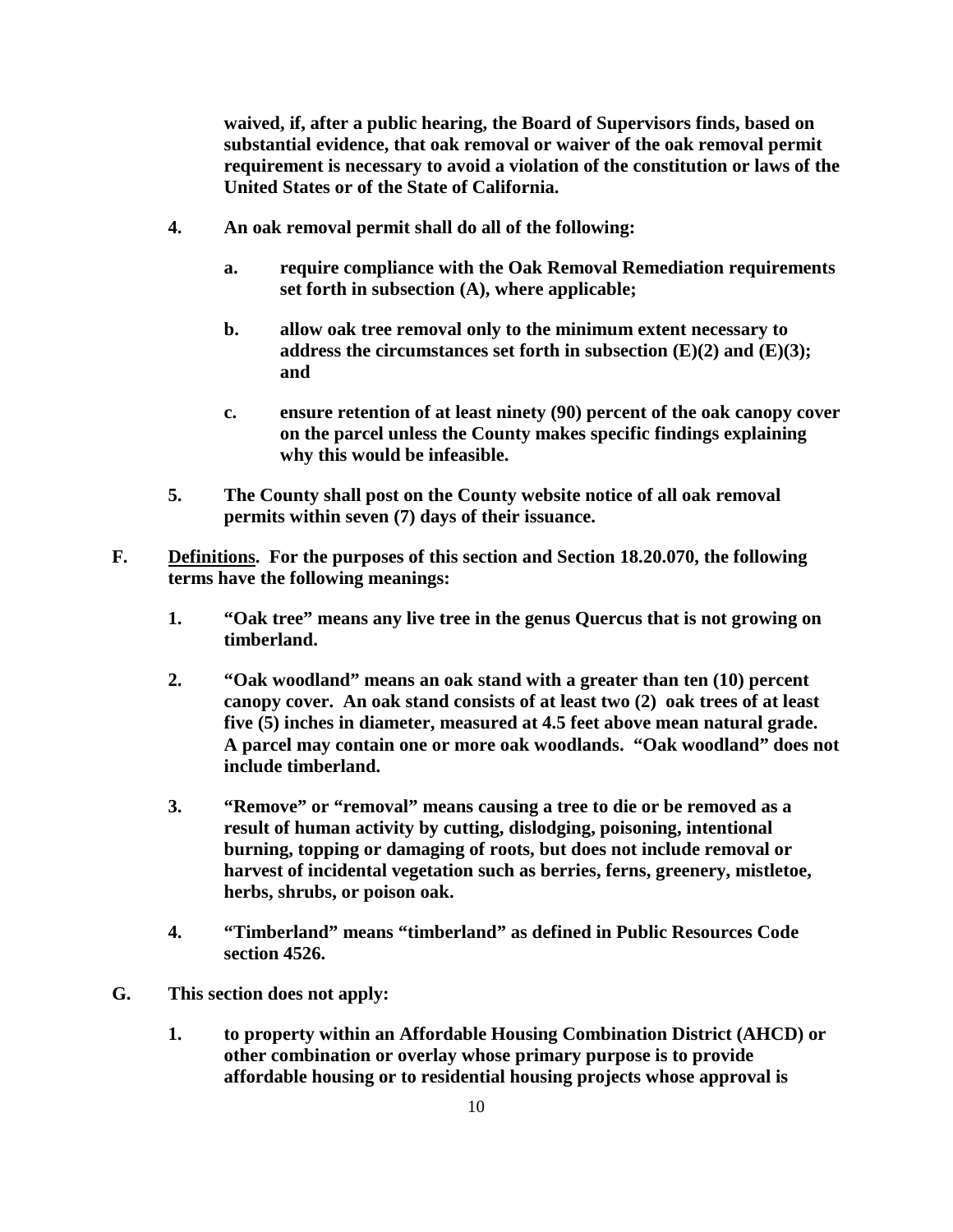**necessary to comply with state law;** 

- **2. to projects or activities that are not subject to local permit requirements under state or federal law or where application of this section is otherwise inconsistent with state or federal law; or**
- **3. to oak removal undertaken by or at the direction or order of a federal or state agency.**

**Section 18.20.070 - Enforcement of Section 18.20.050 and Section 18.20.060.**

- **A. The County shall promptly investigate complaints of violations of Section 18.20.050 or Section 18.20.060 and make a determination within thirty (30) days of receipt of the initial complaint whether a violation has occurred. Whenever the County determines that a violation of either of these sections has occurred, the County shall notify the violator in writing of the violation and require that appropriate remedial conditions be implemented or adhered to by a date specified. All notices of violation shall be published on the County website within fourteen (14) days of their issuance. Each violation of Section 18.20.050 or Section 18.20.060 and each failure to comply with the County's notice or meet the deadlines specified therein shall constitute a separate and distinct violation, punishable as set forth in this section.**
- **B. Conditions in the notice of violation shall include actions sufficient to fully remediate the environmental damage caused by the violation. These conditions may include, but are not limited to: removal of vegetation, crops, infrastructure, or structures put in place or constructed in violation of Section 18.20.050 or Section 18.20.060 and on-site replacement or replanting of cut or damaged trees at a 3:1 ratio. If full remediation of the area damaged by the violation is infeasible or insufficient, the full remediation requirement may be satisfied by permanent protection of an area with comparable ecological values as close to the damaged site as feasible at a minimum of a 3:1 ratio to the area damaged by the violation.**
- **C. Penalties. It is unlawful and a public nuisance for any person to violate any of the provisions of Section 18.20.050 or Section 18.20.060 for any purpose or to cause any other person to do so. Such a violation shall be enforceable as a misdemeanor and subject to any and all available judicial and administrative enforcement actions, including, but not limited to, the provisions addressing civil and administrative penalties, stop orders, and public nuisance abatement procedures set forth in the County Code. The amount of the administrative penalty for violations of Section 18.20.050 or Section 18.20.060 shall be the maximum administrative penalty that the County has established for violations of this Code.**
- **D. Within one year of the effective date of the Napa County Watershed and Oak Woodland Protection Initiative of 2018, and annually thereafter, the County shall**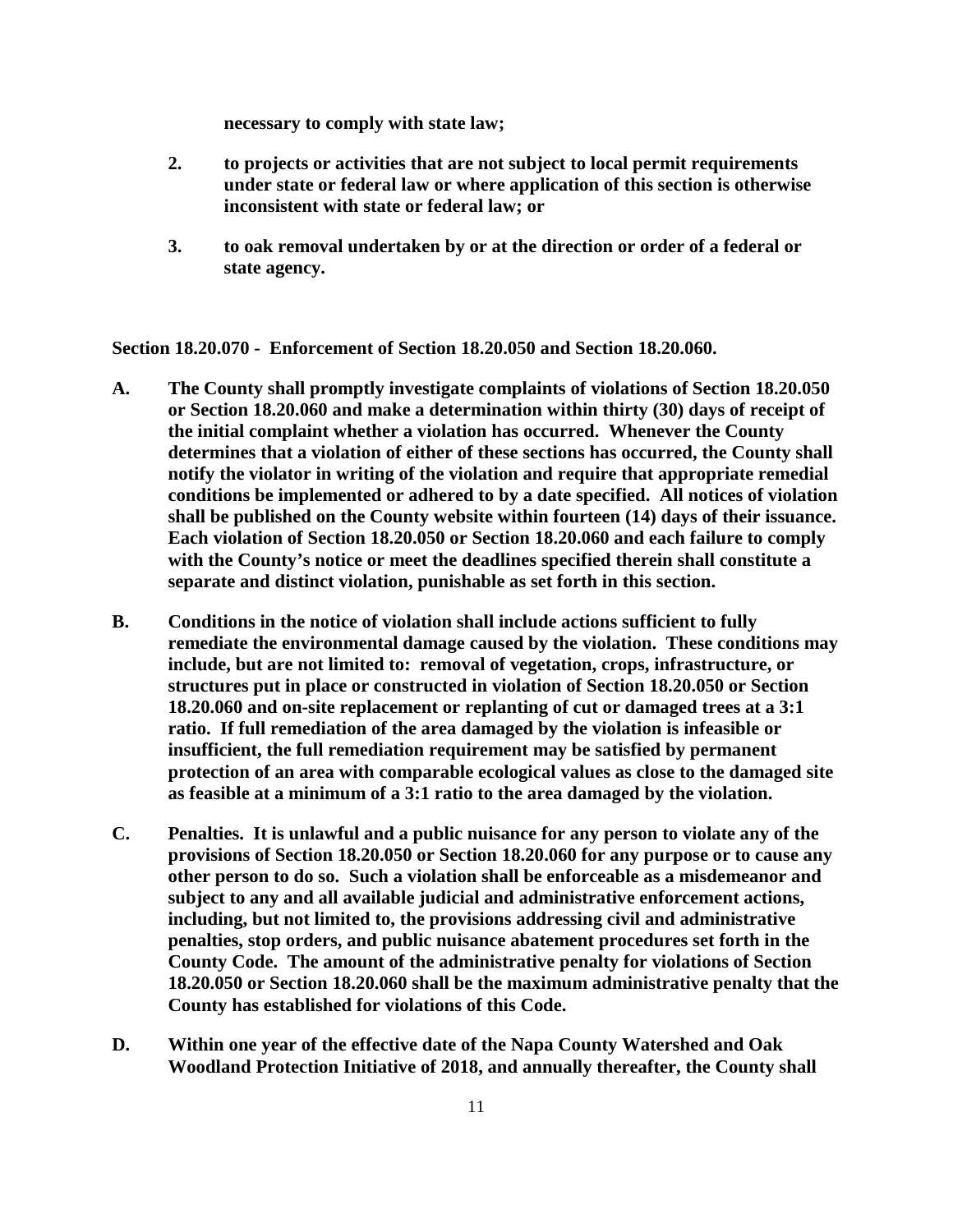**prepare and submit to the board a report setting forth the following information for the previous year: the number of formal complaints received concerning violations of Section 18.20.050 and Section 18.20.060; the status of investigations into such complaints; copies of all notices of violation issued pursuant to these sections; and a summary of all actions taken to remediate such violations, including a map showing areas damaged by such violations and areas on which remediation has occurred.** 

- **E. In addition to the penalties set forth in subsection (C) of this section, the County may require any person who removes an oak tree in violation of the provisions of Section 18.20.060 to pay a sum of money equal to:**
	- **1. The cumulative value of the individual oak trees removed as measured by a standard tree appraisal system designated by the County; or**
	- **2. The full cost of remediating any damage caused by the violation in accordance with the provisions of subsection (A) of Section 18.20.060.**

**Section 18.20.080. Applicability. Section 18.20.050 through Section 18.20.070 do not apply to projects or activities for which the owner or applicant has obtained a vested right, pursuant to state law, or has obtained all legally required discretionary permits from the County necessary for it to proceed, prior to the effective date of the Napa County Watershed and Oak Woodland Protection Initiative of 2018.**

#### **SECTION 5: CONFORMING AMENDMENTS**

In light of the General Plan amendments set forth above in Section 3 of this Initiative, the General Plan is hereby further amended as set forth below in order to promote internal consistency among the various sections of the General Plan. Text to be inserted in the General Plan is indicated in **bold** type. Text to be deleted from the General Plan is indicated in strikethrough type. Text in standard type currently appears in the General Plan and is not changed by this Initiative. The language in the following amendments may be further amended without a vote of the people in the course of future updates and revisions to the General Plan, provided that any such amendments do not conflict with any provisions of Sections 3 and 4 of this Initiative.

#### **A. In the Summary and Vision Element:**

(i) Insert the following new paragraph following the last indented bullet in the existing text currently on page SV-4 of the General Plan:

**In 2018, the voters adopted the Napa County Watershed and Oak Woodland Protection Initiative of 2018 to provide additional protections for County streams, wetlands and oak woodlands within the Agricultural Watershed zoning district. These changes included an increase in the habitat replacement ratio required to mitigate potential losses of oak woodlands.**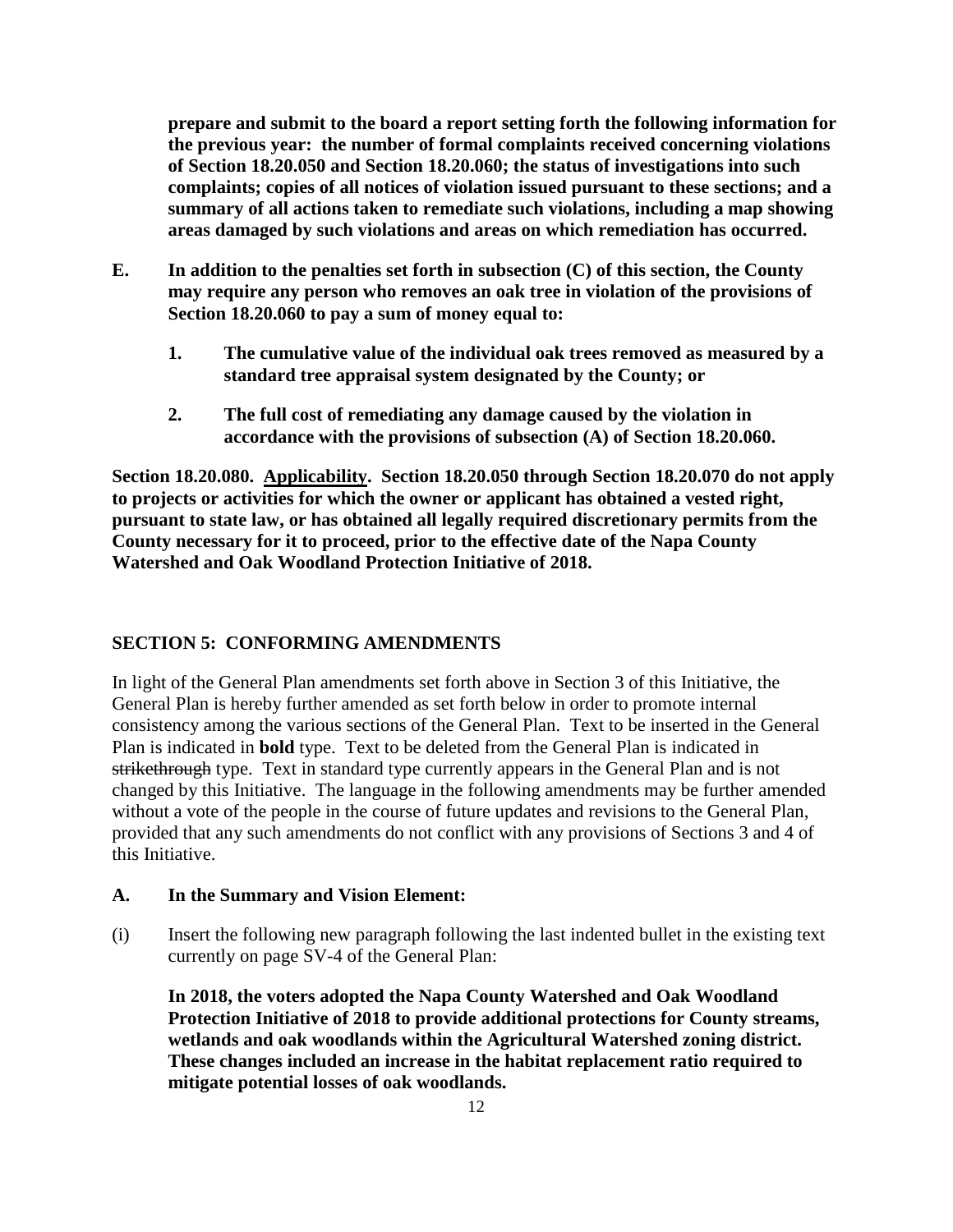### **B. In the Agricultural Preservation and Land Use Element:**

(i) Policy AG/LU-17, currently on page AG/LU-15 of the General Plan, is amended to read:

**Consistent with the Napa County Watershed and Oak Woodland Protection Initiative of 2018, t**The County encourages active, sustainable forest management practices, including timely harvesting to preserve existing forests, retaining their health, product, and value. The County also encourages timber plantations for fuel wood and lumber production. (For more policies related to the managed production of resources and forest management practices, please see the Conservation Element.)

#### **C. In the Conservation Element:**

(i) Insert the following new paragraph following the fourth paragraph of the existing text currently on page CON-10 of the General Plan:

## **In 2018, the voters adopted the Napa County Watershed and Oak Woodland Protection Initiative of 2018 to provide additional protections for County streams and wetlands within the Agricultural Watershed zoning district.**

(ii) Insert the following new paragraph prior to the first full paragraph of the existing text currently on page CON-22 of the General Plan:

**In 2018, the voters adopted the Napa County Watershed and Oak Woodland Protection Initiative of 2018 to provide additional protections for County watersheds and oak woodlands within the Agricultural Watershed zoning district. This Initiative recognized that preserving watersheds and oak woodlands are important to the long-term sustainability of County vineyards and other agriculture.** 

(iii) Policy CON-19, currently on page CON-29 of the General Plan, is amended to read:

The County shall encourage the preservation of critical habitat areas and habitat connectivity through the use of conservation easements or other methods as well as through continued implementation of the Napa County Conservation Regulations associated with vegetation retention and setbacks from waterways **and the Napa County Watershed and Oak Woodland Protection Initiative of 2018**.

(iv) Policy CON-26, currently on pages CON-30 to CON-31 of the General Plan, is amended to read:

Consistent with Napa County's Conservation Regulations **and the requirements of the Napa County Watershed and Oak Woodland Protection Initiative of 2018**, natural vegetation retention areas along perennial and intermittent streams shall **may** vary in width with steepness of the terrain, the nature of the undercover, and type of soil**, and the underlying zoning district**. The design and management of natural vegetation areas shall consider habitat and water quality needs, including the needs of native fish and special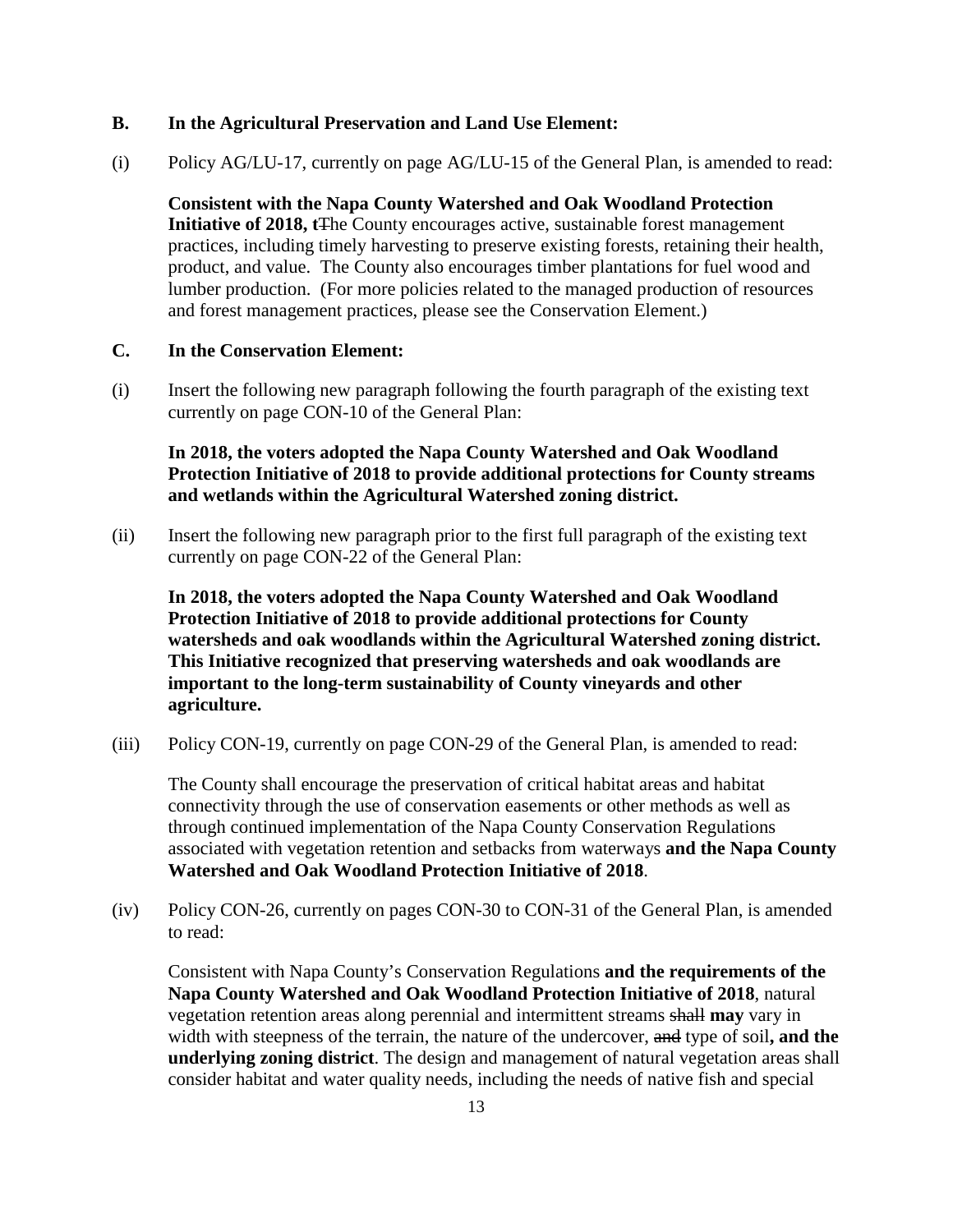status species and flood protection where appropriate. Site-specific setbacks shall be established **pursuant to Napa County's Conservation Regulations and the requirements of the Napa County Watershed and Oak Woodland Protection Initiative of 2018, and** in coordination with Regional Water Quality Control Boards, California Department of Fish and Game, U.S. Fish and Wildlife Service, National Oceanic and Atmospheric Administration National Marine Fisheries Service, and other coordinating resource agencies that identify essential stream and stream reaches necessary for the health of populations of native fisheries and other sensitive aquatic organisms within the County's watersheds.

Where avoidance of impacts to riparian habitat is infeasible along stream reaches, appropriate measures will be undertaken to ensure that protection, restoration, and enhancement activities will occur within these identified stream reaches that support or could support native fisheries and other sensitive aquatic organisms to ensure a no net loss of aquatic habitat functions and values within the county's watersheds.

(v) Action Item CON NR-7, currently on page CON-35 of the General Plan, is amended to read:

The County **has** shall adopt**ed** a **the Napa County V**voluntary Oak Woodland Management Plan **(2010)** to identify and mitigate significant direct and indirect impacts to oak woodlands. **Where oak removal is permitted under the Napa County Watershed and Oak Woodland Protection Initiative of 2018, M-mitigation may be** accomplished **in accordance with the Initiative** through a combination of the following measures:

- a) Conservation easement and land dedication for habitat preservation;
- b) Payment of in-lieu fees; and/or
- c) Replacement planting of appropriate size, species, area, and ratio.

[Implements Policy 24]

(vi) Policy CON-35, currently on page CON-32 of the General Plan, is amended to read:

**Consistent with the Napa County Watershed and Oak Woodland Protection Initiative of 2018, t**The County shall encourage active forest management practices to preserve and maintain existing forests and timberland, allowing for their economic and beneficial use.

(vii) Policy CON-45, currently on page CON-38 of the General Plan, is amended to read:

Protect the County's domestic supply drainages through vegetation preservation and protective buffers to ensure clean and reliable drinking water consistent with state regulations and guidelines. Continue implementation of current Conservation Regulations **and zoning regulations** relevant to these areas, such as vegetation retention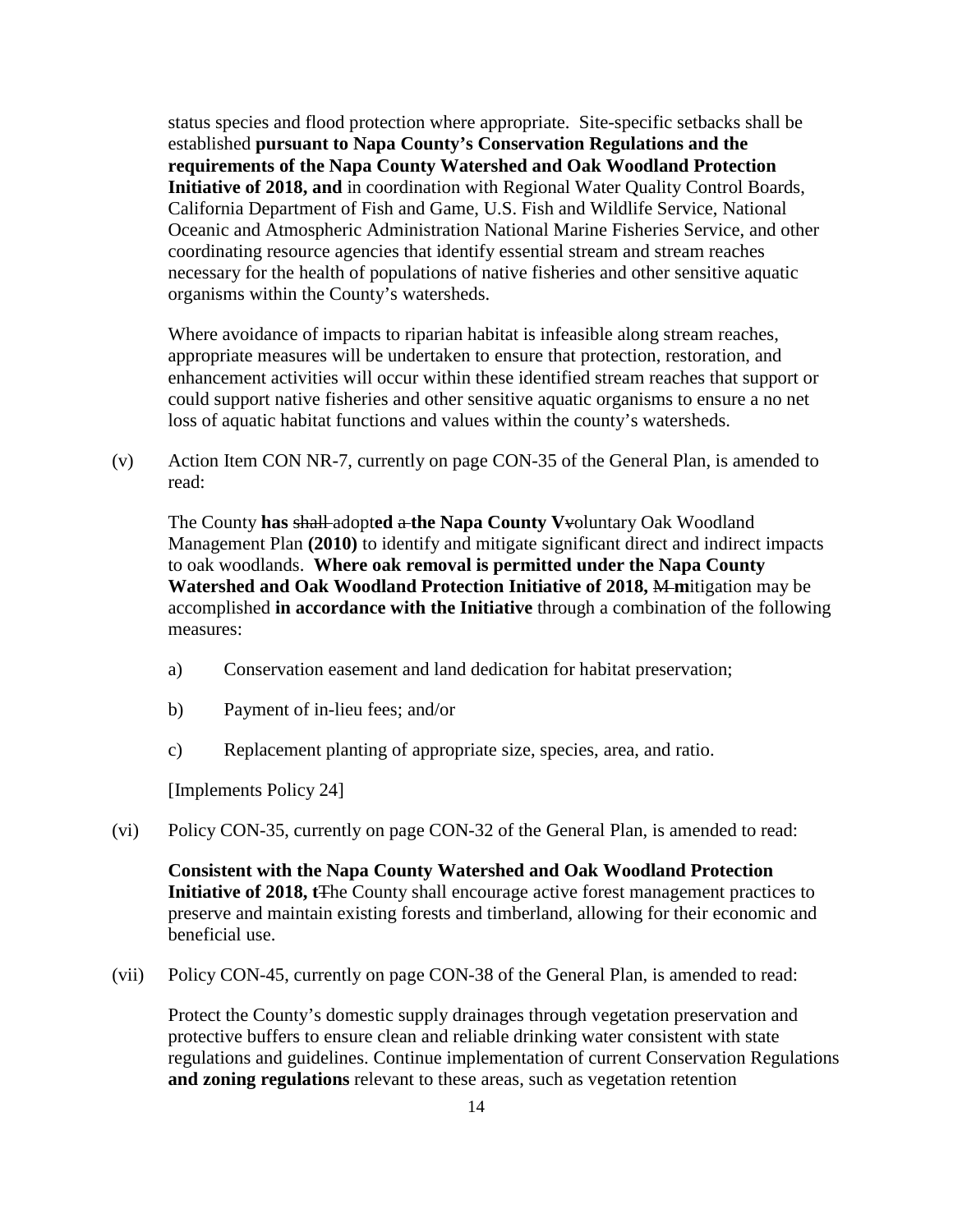requirements, consultation with water purveyors/system owners, implementation of erosion controls to minimize water pollution, and prohibition of detrimental recreational uses. [Implemented by Action Item CON WR-3]

(viii) Policy CON-50(a), currently on page CON-39 of the General Plan, is amended to read:

Preserve riparian areas through adequate buffering and pursue retention, maintenance, and enhancement of existing native vegetation along all intermittent and perennial streams through existing stream setbacks in the County's Conservation Regulations **and the Napa County Watershed and Oak Woodland Protection Initiative of 2018** (also see Policy CON-27 which retains existing stream setback requirements).

### **D. In the Implementation Element:**

(i) Action Item CON NR-7, currently on page IP-7 of the General Plan, is amended to read:

The County **has** shall adopt**ed** a **the Napa County V**voluntary Oak Woodland Management Plan **(2010)** to identify and mitigate significant direct and indirect impacts to oak woodlands. **Where oak removal is permitted under the Napa County Watershed and Oak Woodland Protection Initiative of 2018,** M**m**itigation may be accomplished **in accordance with the Initiative** through a combination of the following measures:

- a) Conservation easement and land dedication for habitat preservation;
- b) Payment of in-lieu fees;
- c) Replacement planting of appropriate size, species, area, and ratio.

(B; CDPD)

## **SECTION 6: EXEMPTIONS FOR CERTAIN PROJECTS**

- **A.** The provisions of this Initiative shall not be applicable to the extent, but only to the extent, that they would violate the constitution or laws of the United States or of the State of California.
- **B.** In the event a property owner contends that application of this Initiative effects an unconstitutional taking of property, the property owner may request, and the Board of Supervisors may grant, an exception to application of any provision of this Initiative if the Board of Supervisors finds, based on substantial evidence, that both: (1) the application of any aspect of this Initiative would constitute an unconstitutional taking of property; and (2) the exception will allow the cutting or removal of trees only to the minimum extent necessary to avoid such a taking.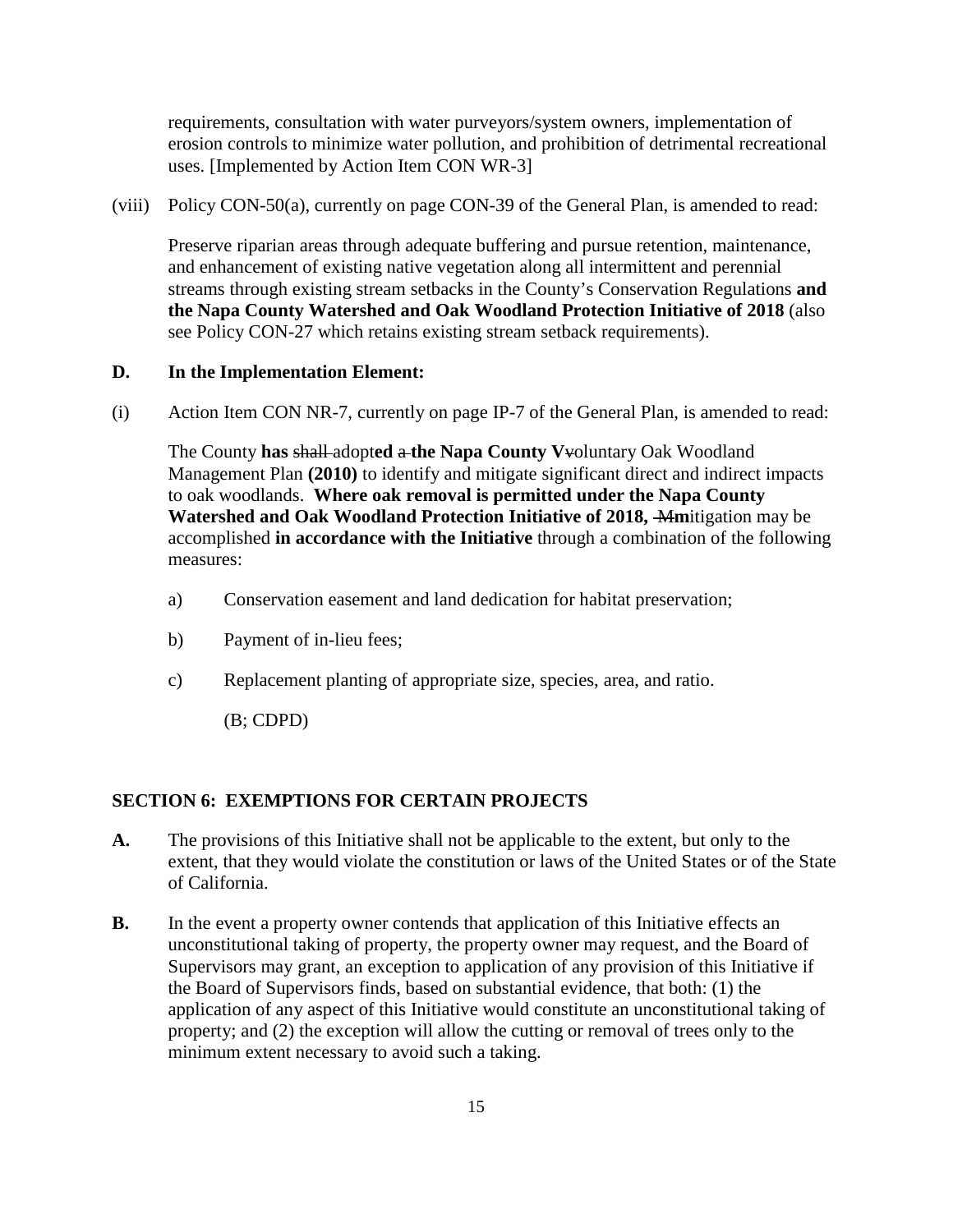**C.** The provisions of this Initiative shall not be applicable to any person or entity that has obtained, as of the effective date of this Initiative, a vested right, pursuant to State law, to undertake any activities that would be prohibited by this Initiative.

#### **SECTION 7: IMPLEMENTATION**

- **A. Effective Date:** This Initiative shall take effect as provided in the California Elections Code. Upon the effective date of this Initiative: (1) the provisions of Sections 3 and 5 of the Initiative are hereby inserted into the Napa County General Plan, as an amendment thereof; except that if the four amendments of the mandatory elements of the General Plan permitted by State law for any given calendar year have already been utilized in the year in which the Initiative becomes effective, this General Plan amendment shall be the first amendment inserted into the Napa County General Plan on January 1 of the next year; and (2) the provisions of Section 4 of the Initiative are hereby inserted into the Napa County Code as an amendment thereof. Upon the effective date of this Initiative, any provisions of the County Code or of any other County of Napa ordinance or resolution that are inconsistent with the General Plan amendments and County Code amendments adopted by this Initiative shall not be enforced in a manner inconsistent with this Initiative.
- **B. Interim Amendments:** The date that the notice of intention to circulate this Initiative was submitted to the elections official of the County of Napa is referenced herein as the "submittal date." The Napa County General Plan in effect on the submittal date as amended by this Initiative comprises an integrated, internally consistent, and compatible statement of policies for the County of Napa. In order to ensure that nothing in this Initiative measure would prevent the General Plan from being an integrated, internally consistent, and compatible statement of the policies of the County, as required by State law, and to ensure that the actions of the voters in enacting this Initiative are given effect, any amendment or update to the General Plan that is adopted between the submittal date and the date that the General Plan is amended by this Initiative measure shall, to the extent that such interim-enacted provision is inconsistent with the General Plan provisions adopted by this Initiative, be amended as soon as possible to ensure consistency between the provisions adopted by this Initiative and other provisions of the General Plan. Likewise, any amendment to the County Code that is adopted between the submittal date and the date that the County Code is amended by this Initiative shall, to the extent that such interim-enacted provision is inconsistent with the County Code provisions adopted by this Initiative, be amended as soon as possible to ensure consistency between the provisions adopted by this Initiative and other provisions of the County Code.
- **C. Other County Ordinances and Policies:** The County of Napa is hereby authorized to amend the County of Napa General Plan, all specific or community plans, the County Code, including the Zoning Code, and other ordinances, polices and plans, including climate action plans, affected by this Initiative as soon as possible as necessary to ensure consistency between the provisions adopted in this Initiative and other sections of the General Plan, specific or community plans, the County Code, including the Zoning Code,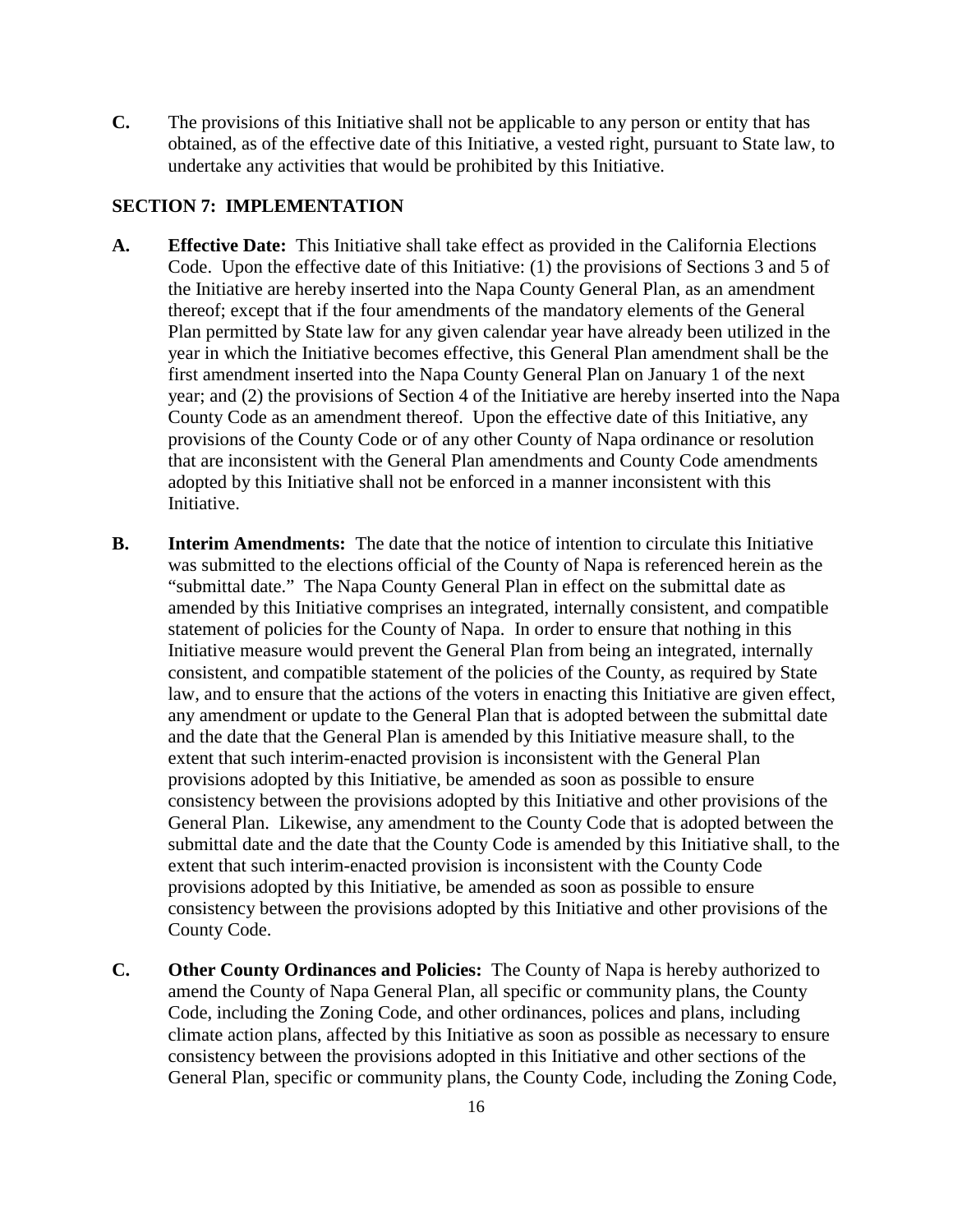and other County ordinances, policies, and plans.

- **D. Reorganization:** The General Plan and County Code may be reorganized or readopted in different format, and individual provisions may be renumbered or reordered, in the course of ongoing updates of the General Plan and County Code, provided that the provisions of Section 3 of this Initiative shall remain in the General Plan, and the provisions of Section 4 of this Initiative shall remain in the County Code, unless earlier repealed or amended by vote of the people of the County.
- **E. Implementing Ordinances:** The Board of Supervisors is authorized, after a duly noticed public hearing, to adopt implementing ordinances, guidelines, rules, and/or regulations, as necessary, to further the purposes of this Initiative.
- **F. Enforcement and Defense of Initiative:** The Board of Supervisors shall take all steps reasonably necessary to enforce this Initiative and to defend it against any challenge to its validity.
- **G. Project Approvals:** Upon the effective date of this Initiative, the County and its departments, boards, commissions, officers, and employees shall not take any action which is inconsistent with this Initiative.

## **SECTION 8: SEVERABILITY AND INTERPRETATION**

This Initiative shall be interpreted so as to be consistent with all applicable federal, State, and County laws, rules, and regulations. If any section, subsection, paragraph, subparagraph, sentence, clause, phrase, part, or portion of this Initiative is held to be invalid or unconstitutional by a final judgment of a court of competent jurisdiction, such decision shall not affect the validity of the remaining portions of this Initiative. The voters hereby declare that this Initiative, and each section, subsection, paragraph, subparagraph, sentence, clause, phrase, part, or portion thereof would have been adopted or passed even if one or more sections, subsections, paragraphs, subparagraphs, sentences, clauses, phrases, parts, or portions are declared invalid or unconstitutional. If any provision of this Initiative is held invalid as applied to any person or circumstance, such invalidity shall not affect any application of this Initiative that can be given effect without the invalid application. Any singular term shall include the plural and any plural term shall include the singular. All references to County and State code sections shall mean those code sections, including any amendments, in effect at the time of their application. The title and captions of the various sections in this Initiative are for convenience and organization only, and are not intended to be referred to in construing the provisions of this Initiative. The provisions of this Initiative shall be liberally interpreted in order to give effect to its purposes.

#### **SECTION 9: CONFLICTING LAW**

**A.** In the event that this measure and another measure or measures relating to tree removal in specified locations in the County of Napa near streams and wetlands or to oak removal or remediation shall appear on the same County election ballot, the provisions of these other measures shall be deemed to be in conflict with this measure. In the event that more than